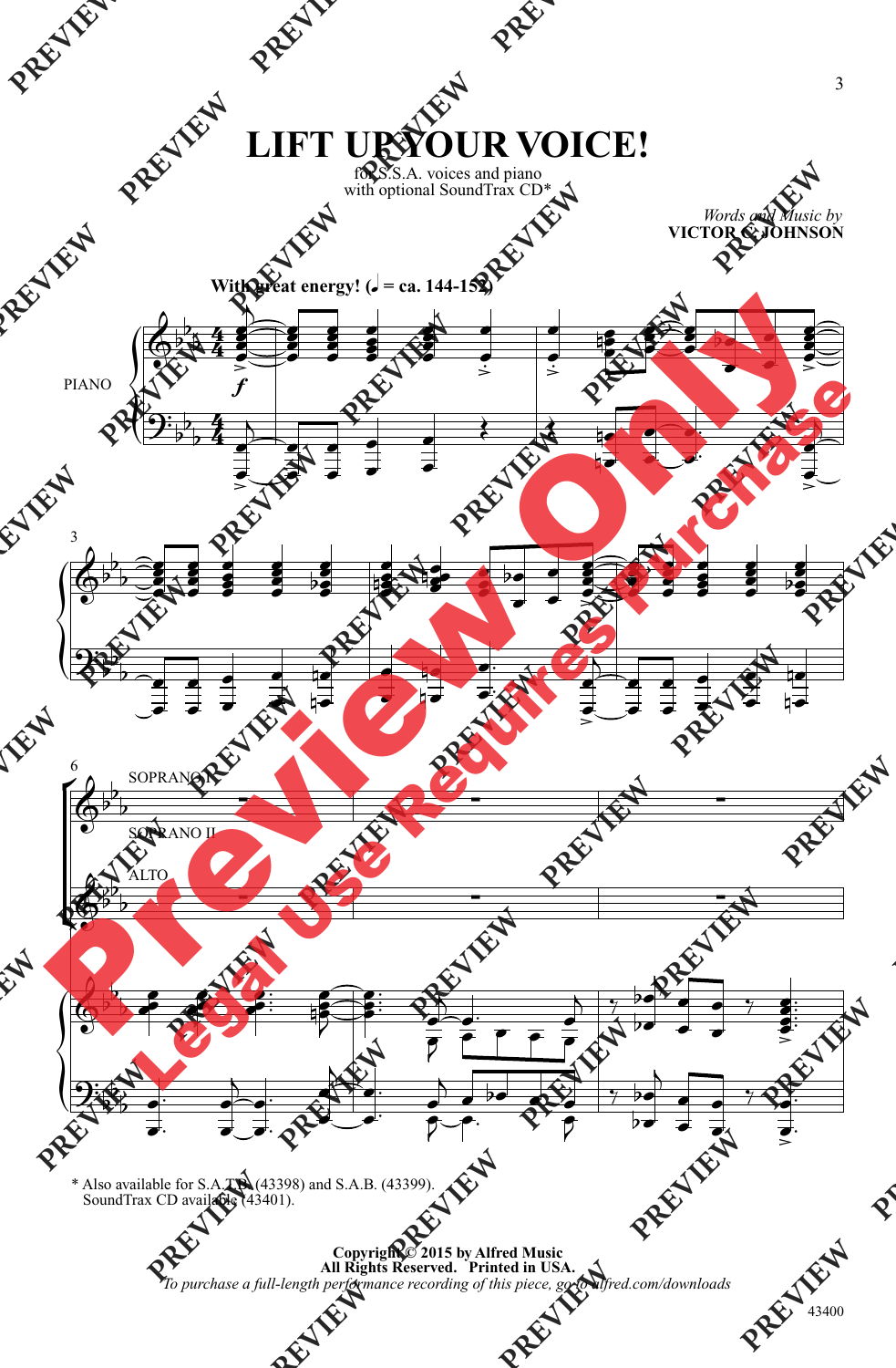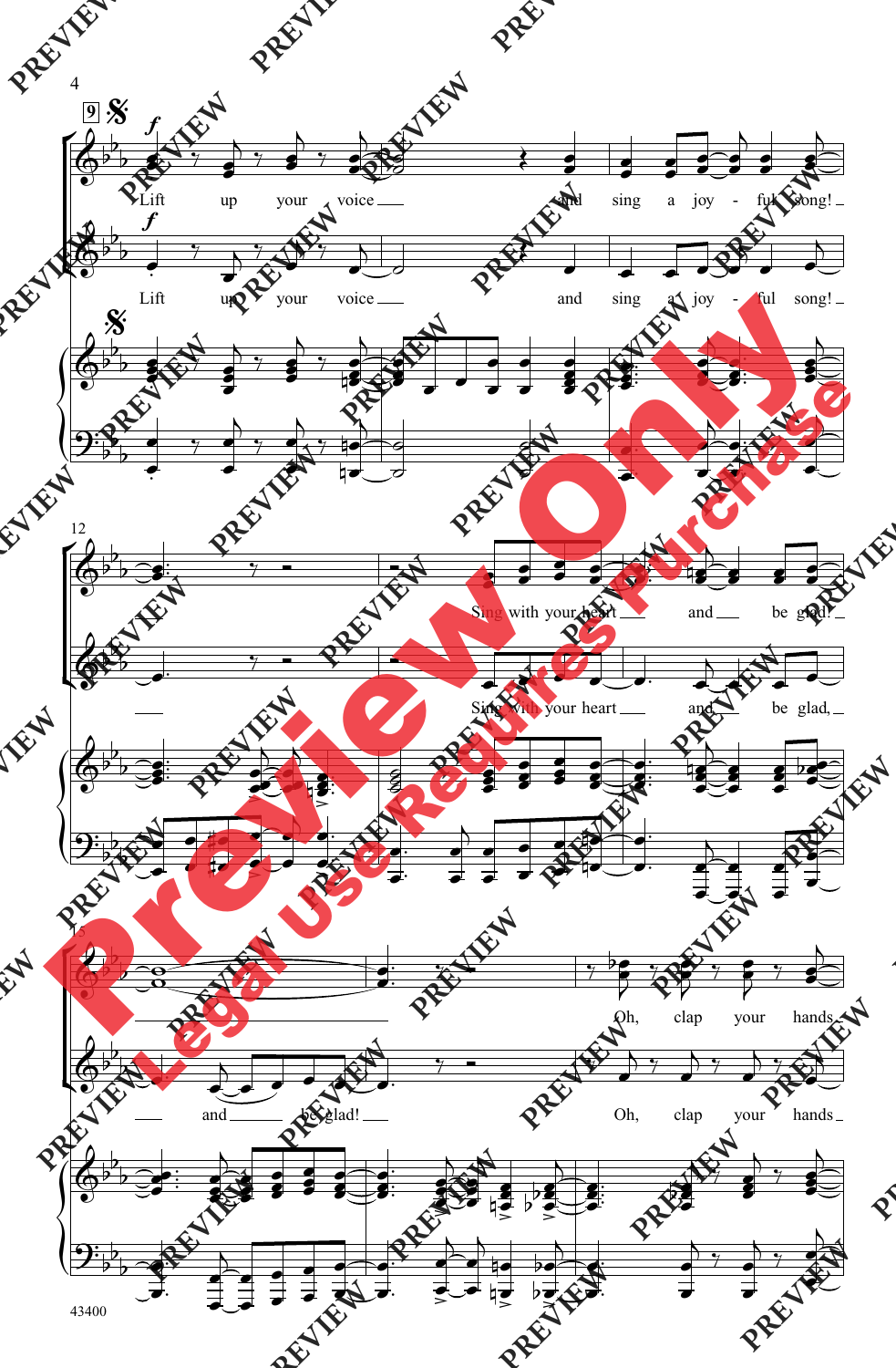

43400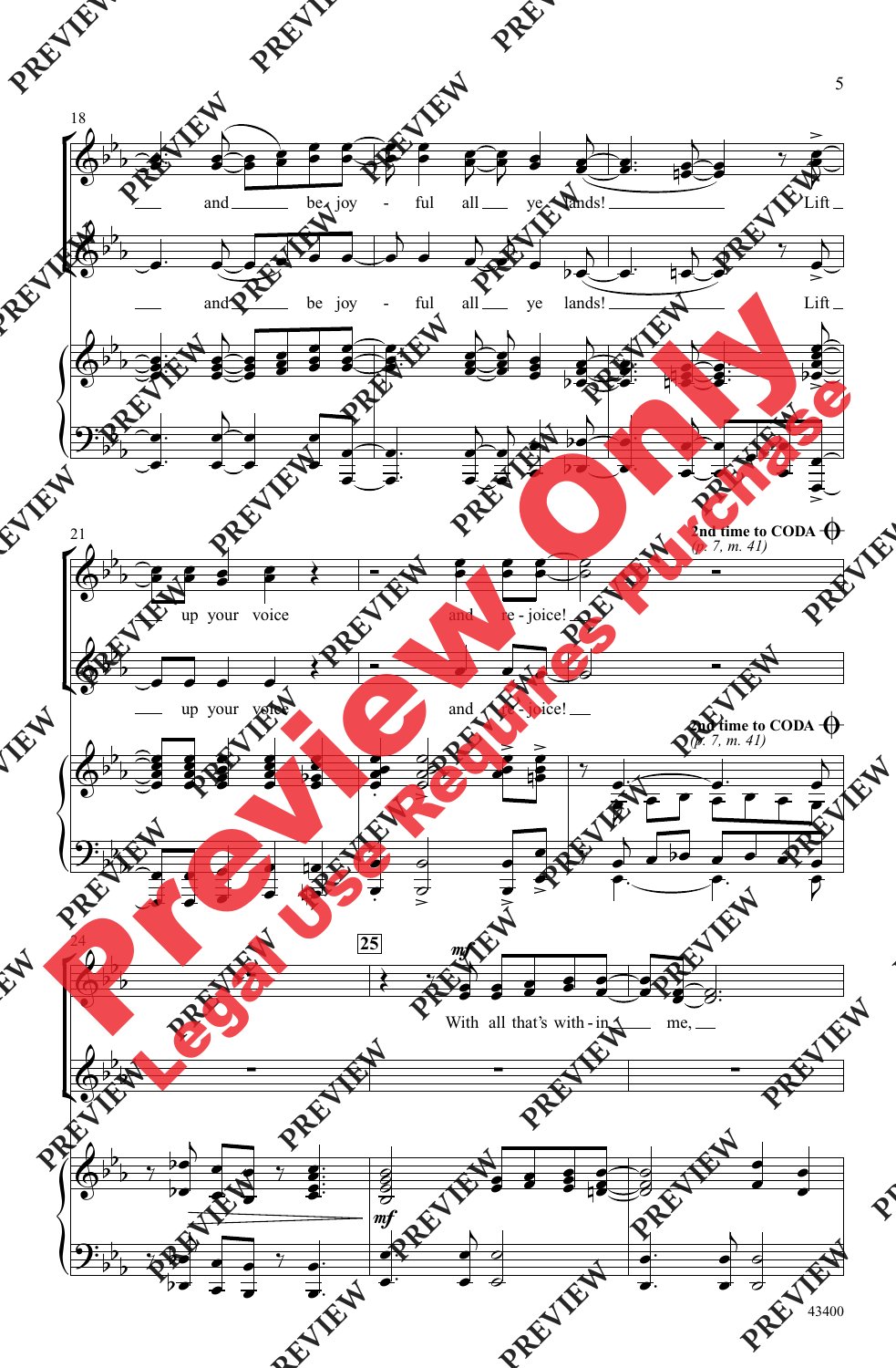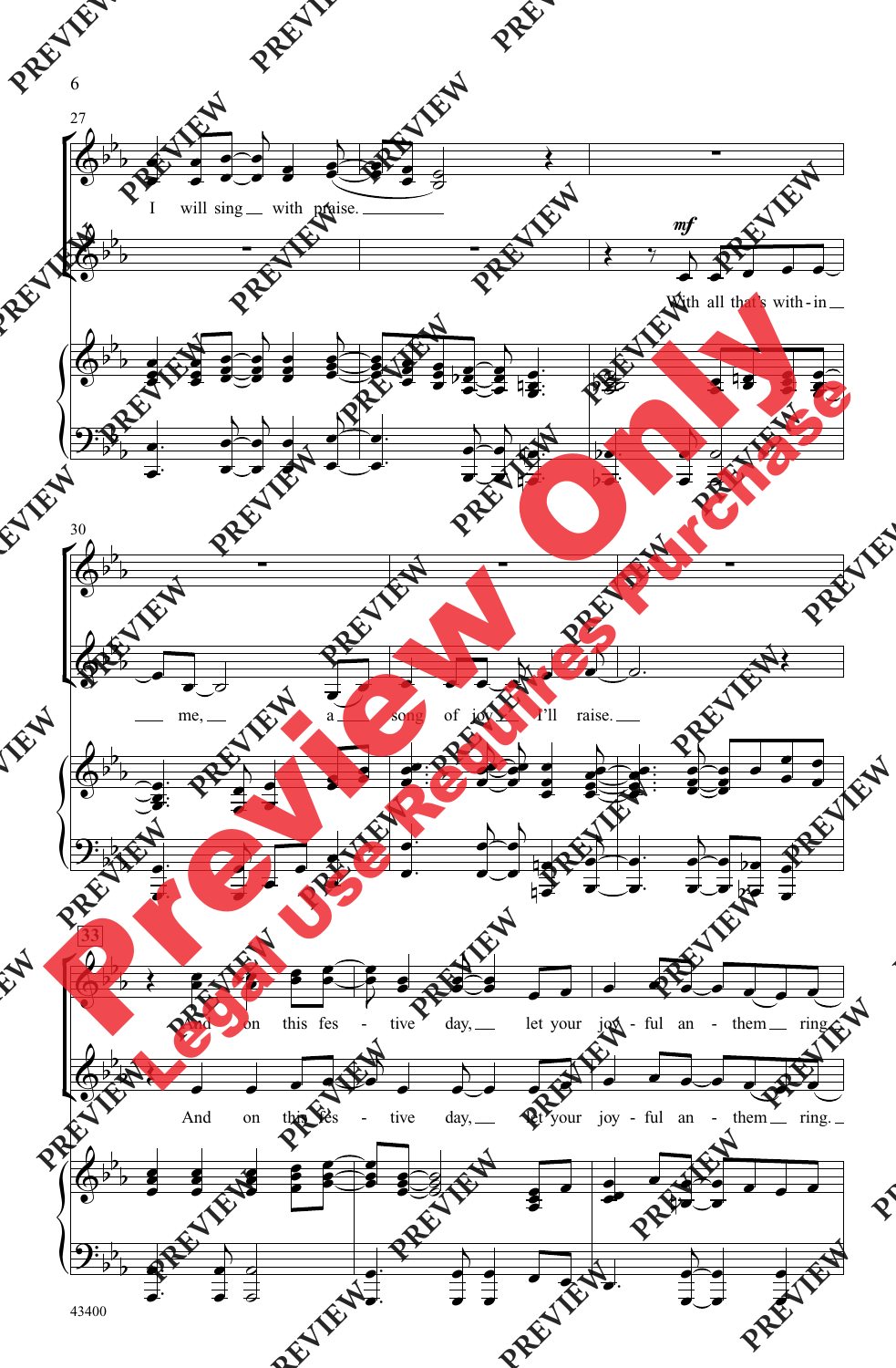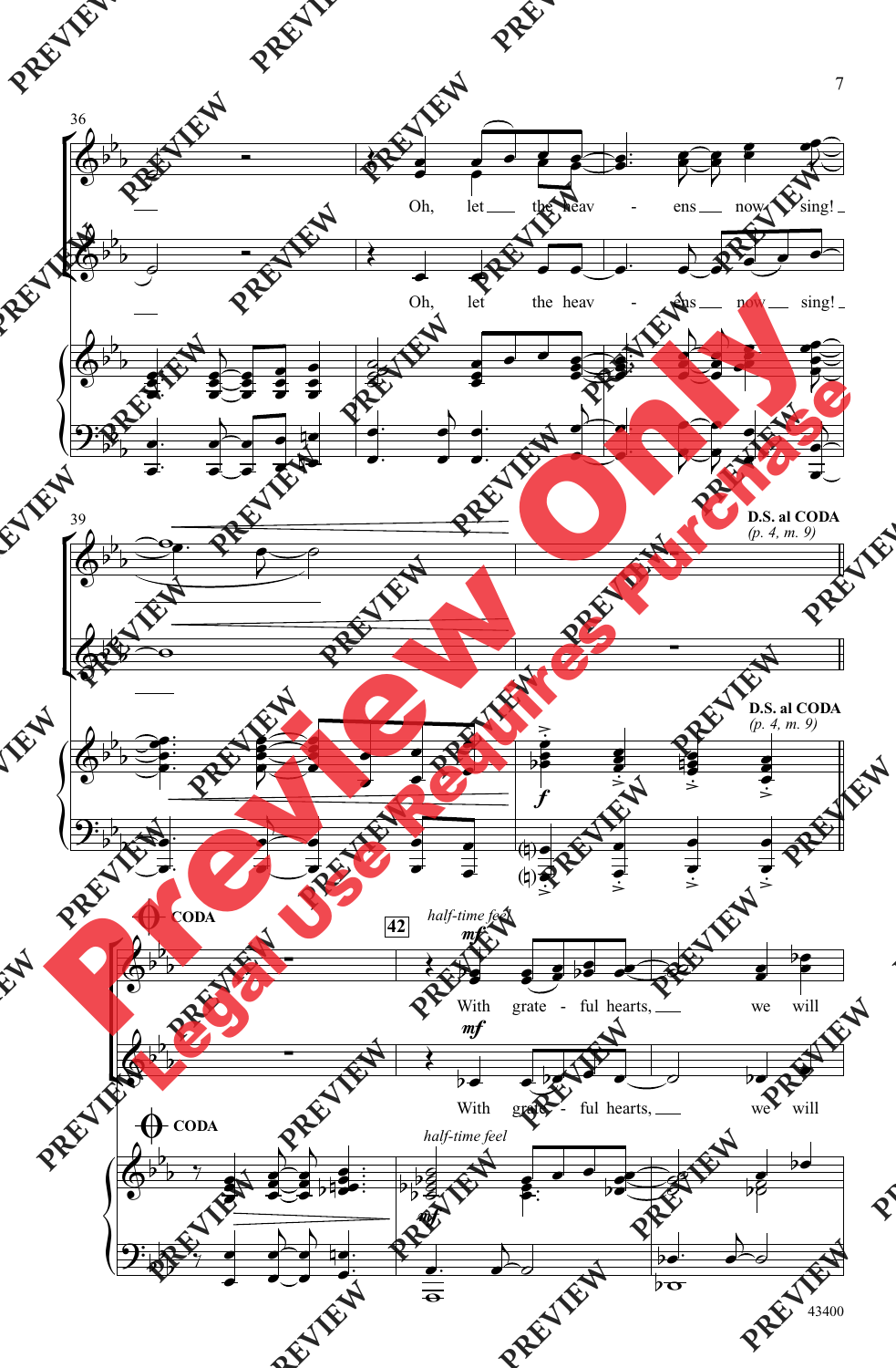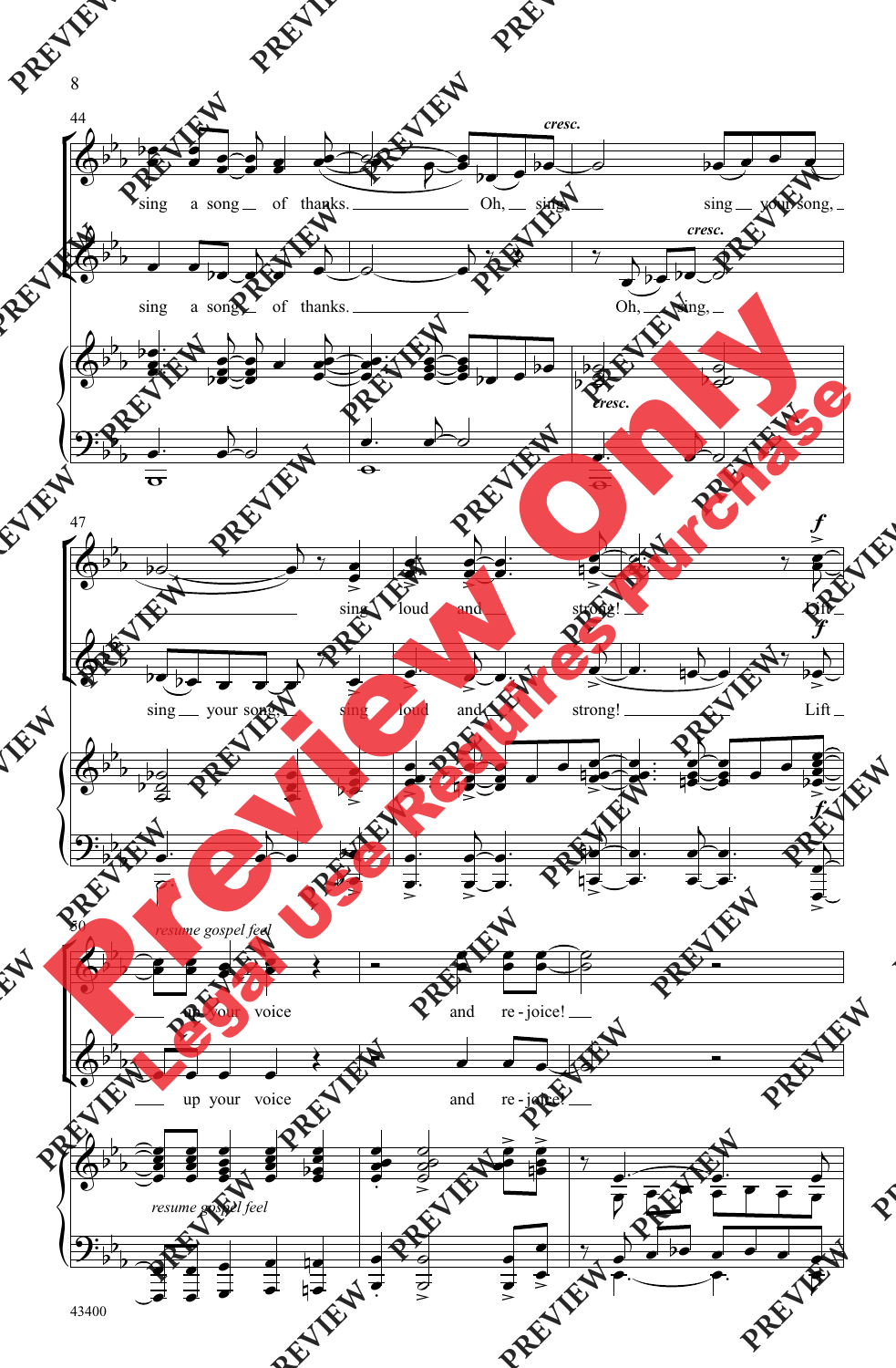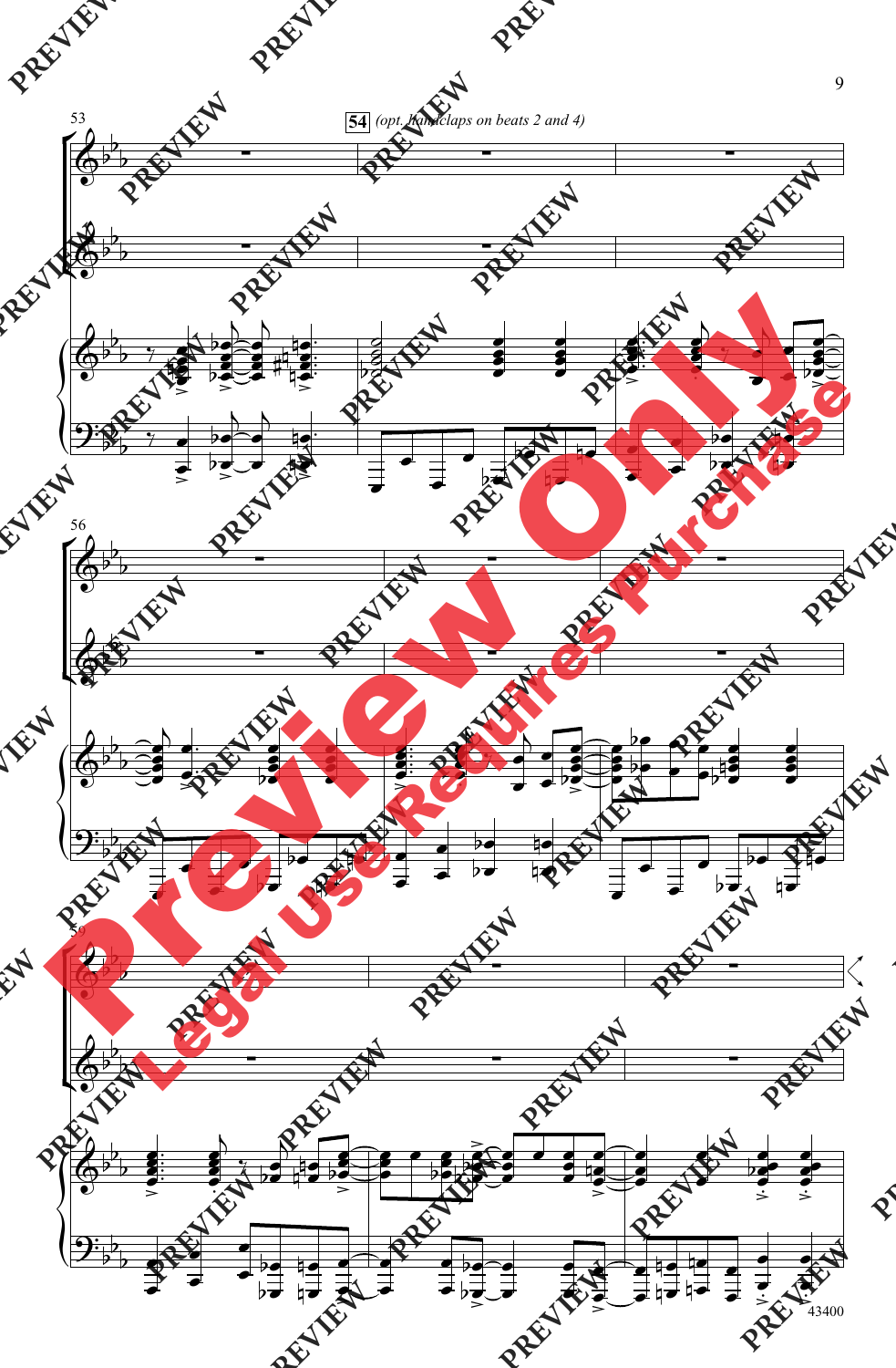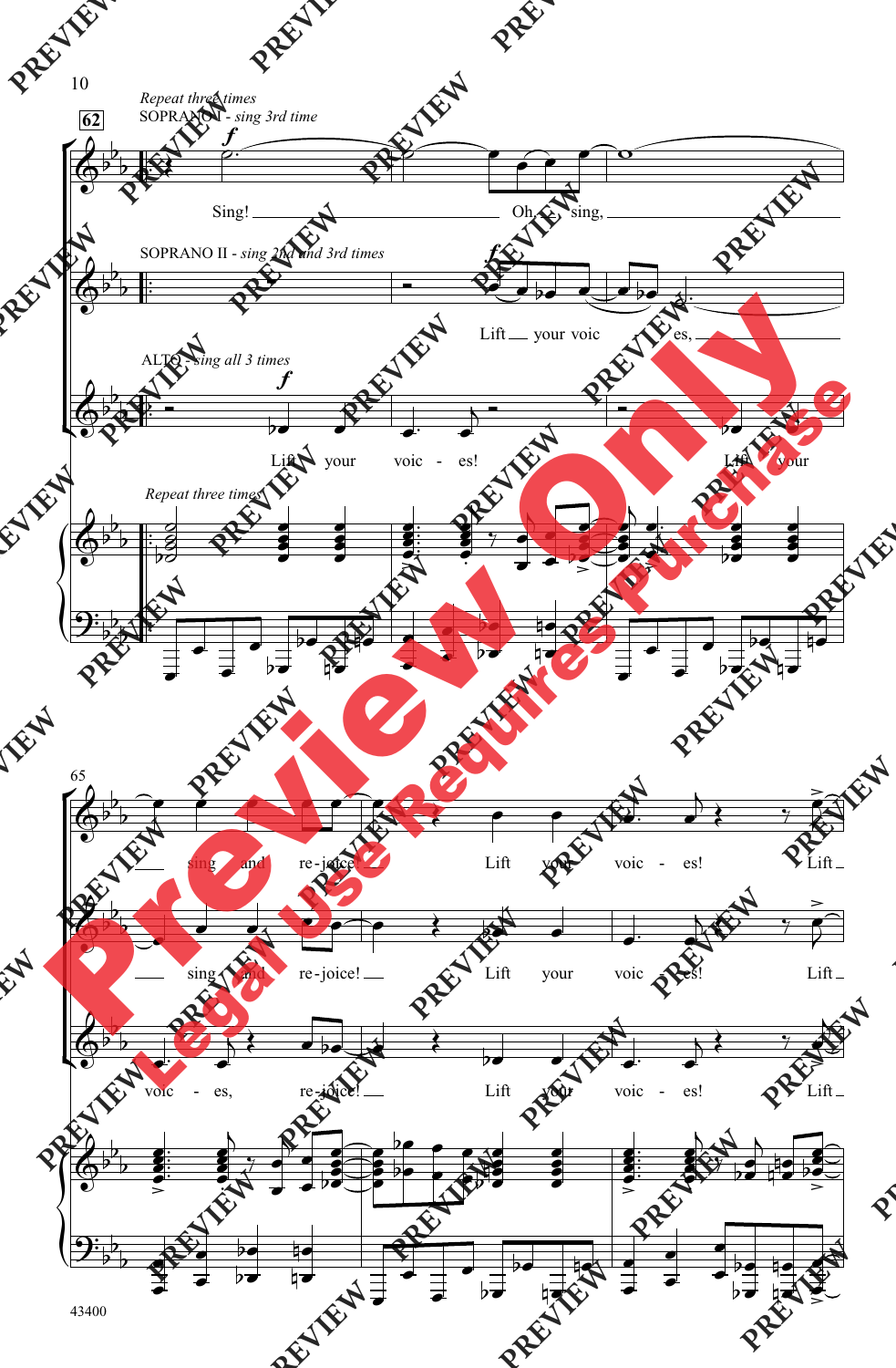